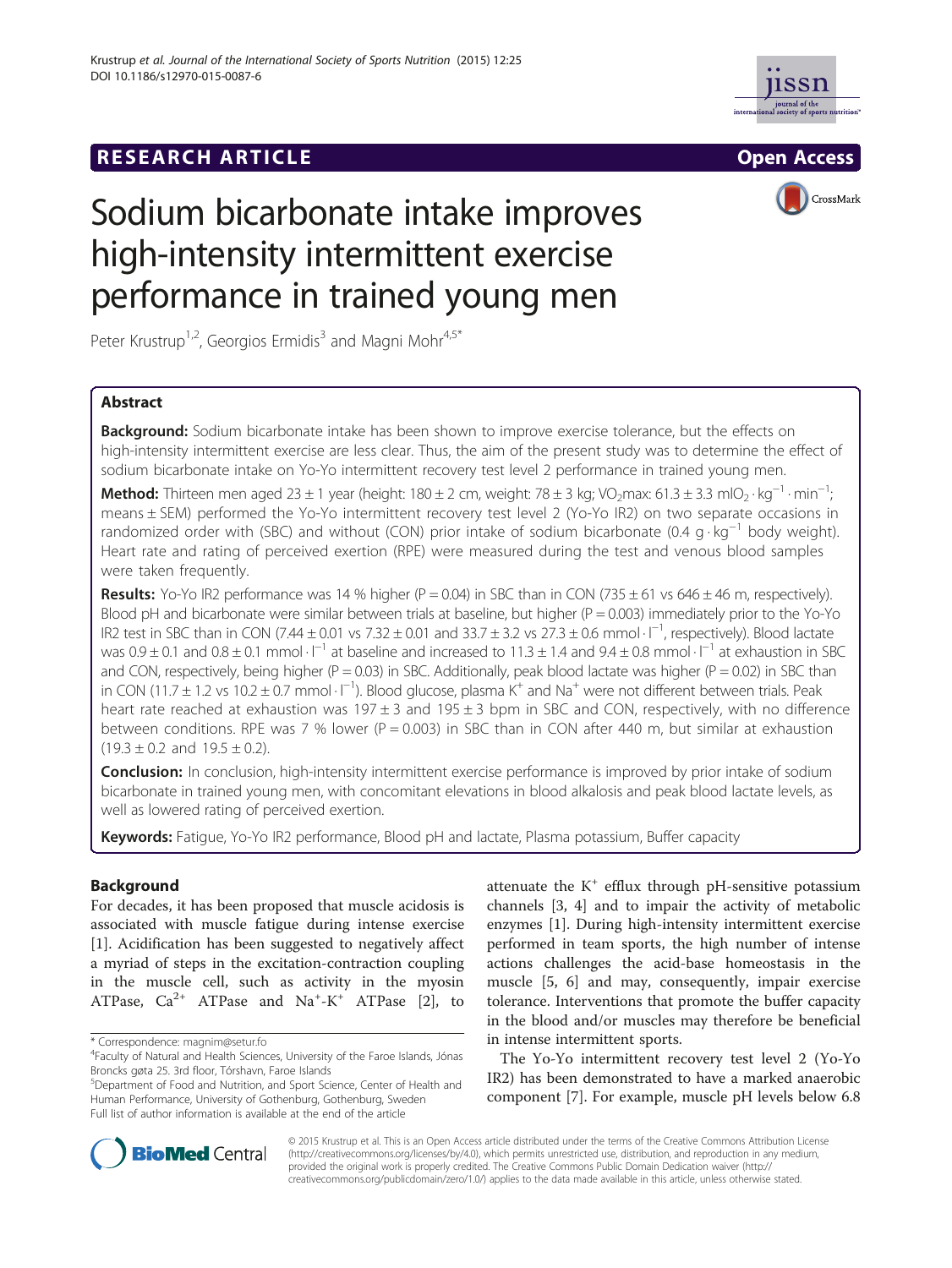have been measured at exhaustion, indicating a high taxation of the acid-base balance in the muscle cell. In addition, Yo-Yo IR2 performance has been shown to correlate to the amount of intense running during the most intense periods in team sport games [[8\]](#page-6-0), making the test suitable for studying team-sport-specific exercise with a high anaerobic energy contribution.

Several interventions have been carried out to manipulate the acid-base environment prior to intense exercise, such as drug manipulations [\[9](#page-6-0), [10\]](#page-6-0) and prior arm exercise [\[11](#page-6-0)], demonstrating a significant effect on exercise tolerance. For example, β-alanine supplementation has been shown to be beneficial during high-intensity intermittent exercise by increasing the muscle carnosine buffer system [[10, 12](#page-6-0)]. The use of sodium bicarbonate supplementation in order to study fatigue resistance during intense exercise protocols has been widely applied and used by athletes for the last 80 years [\[13](#page-6-0)], and a moderate effect size on the influence of the drug on exercise performance has been demonstrated [[14](#page-6-0)]. Bicarbonate doses of 0.3–0.5 g · kg−<sup>1</sup> body weight have been proposed for inducing consistent performance enhancements in a trained athlete population (for review, see [[15\]](#page-6-0)). Some of these studies have also applied teamsports-specific testing protocols [[16](#page-6-0), [17\]](#page-6-0). However, to the best of our knowledge no studies have investigated the consequence of sodium bicarbonate supplementation on team-sport-specific exercise that correlates with performance during the most intense periods in competitive match-play and where muscle acidosis has been demonstrated to by high [\[8](#page-6-0)].

Thus, the aim of the present study was to examine the effect of oral sodium bicarbonate (0.4  $g \cdot kg^{-1}$  body weight) ingestion on Yo-Yo IR2 performance and physiological response in trained athletes familiar with high-intensity intermittent exercise in training and competition. We hypothesized that sodium bicarbonate intake would result in a more alkaline physiological environment and improve high-intensity intermittent exercise tolerance.

## Methods

## Participants

Thirteen trained male athletes (age:  $23 \pm 1$  year, height:  $180 \pm 2$  cm, weight:  $78 \pm 3$  kg). The athletes had a VO<sub>2</sub>max of 61.3 ± 3.3 mlO<sub>2</sub> · kg<sup>-1</sup> · min<sup>-1</sup> determined by a bicycle ramp-test and were competing in intense sports (middle-distance running, team sports and triathlon) training 5–7 times per week and with a consistent training history of >4 years were recruited to the study. The participants were fully informed of the risks and discomforts associated with the experimental procedures and all provided written consent. The study was approved by the Institutional Research Ethics Committee and conformed to the code of ethics of the Declaration of Helsinki.

## Design

The athletes reported to the laboratory on three separate occasions over a 12-day period. On visit 1, they were familiarized with the Yo-Yo intermittent recovery test level 2 (Yo-Yo IR2; see [[7\]](#page-6-0)). The subjects were then assigned in a randomised, crossover design to perform the Yo-Yo IR2 test with (SBC) and without (CON) prior intake of sodium bicarbonate. The test leader was blinded, but no placebo was used in the control trials due to the stomach effects of bicarbonate intake (see [[15\]](#page-6-0)). On each experimental visit (2 and 3), the first 2 min of the Yo-Yo IR1 test were completed as a warm-up before the experimental procedures [[7](#page-6-0)]. Venous blood samples were obtained before, during and after the tests as previously described [\[18\]](#page-6-0), and heart rate (HR) was recorded continuously throughout the experiment (Polar RS400, Polar Electro Oy, Kempele, Finland). Rating of perceived exertion was assessed during the test as described by Borg [[19\]](#page-6-0). The experimental trials were carried out at the same time of day  $(\pm 1$  h). Participants were asked to record their food intake in the 24 h preceding the first experimental trial and to replicate the same diet in the 24 h preceding the subsequent trial. Subjects were instructed to arrive at the laboratory in a rested and fully hydrated state ≥3 h post-prandially and to avoid strenuous exercise in the 24 h preceding each experimental trial. Subjects were also asked to refrain from caffeine and alcohol in the preceding 24 h.

#### Experimental procedure

Upon arrival at the laboratory, a cannula (Insyte- $W^{TM}$ , Becton Dickinson, Madrid, Spain) was inserted into an antecubital vein to enable frequent blood sampling before, during and after the test. The Yo-Yo IR2 test was performed indoors on a wooden surface on running lanes with a width of 2 m and a length of 20 m. The Yo-Yo IR2 test has been described and evaluated in detail previously [\[7](#page-6-0), [8\]](#page-6-0) and used as an experimental model in other intervention studies on fatigue during high-intensity intermittent exercise [[18](#page-6-0), [20\]](#page-6-0). Briefly, it consists of repeated 20-m runs at progressively increased speeds controlled by audio beeps from a CD player. Each running bout is followed by a 10-s active recovery period in which the subject jogs around a marker placed 5 m behind the starting line (for details, see [\[21](#page-6-0)]). When a subject twice fails to reach the finishing line in time, the distance covered is recorded and this represents the test result. Blood was sampled at rest (baseline) prior to the Yo-Yo IR2 test, as well as after 160, 280, 440 and 600 m, and at exhaustion in the Yo-Yo IR2 test. In addition,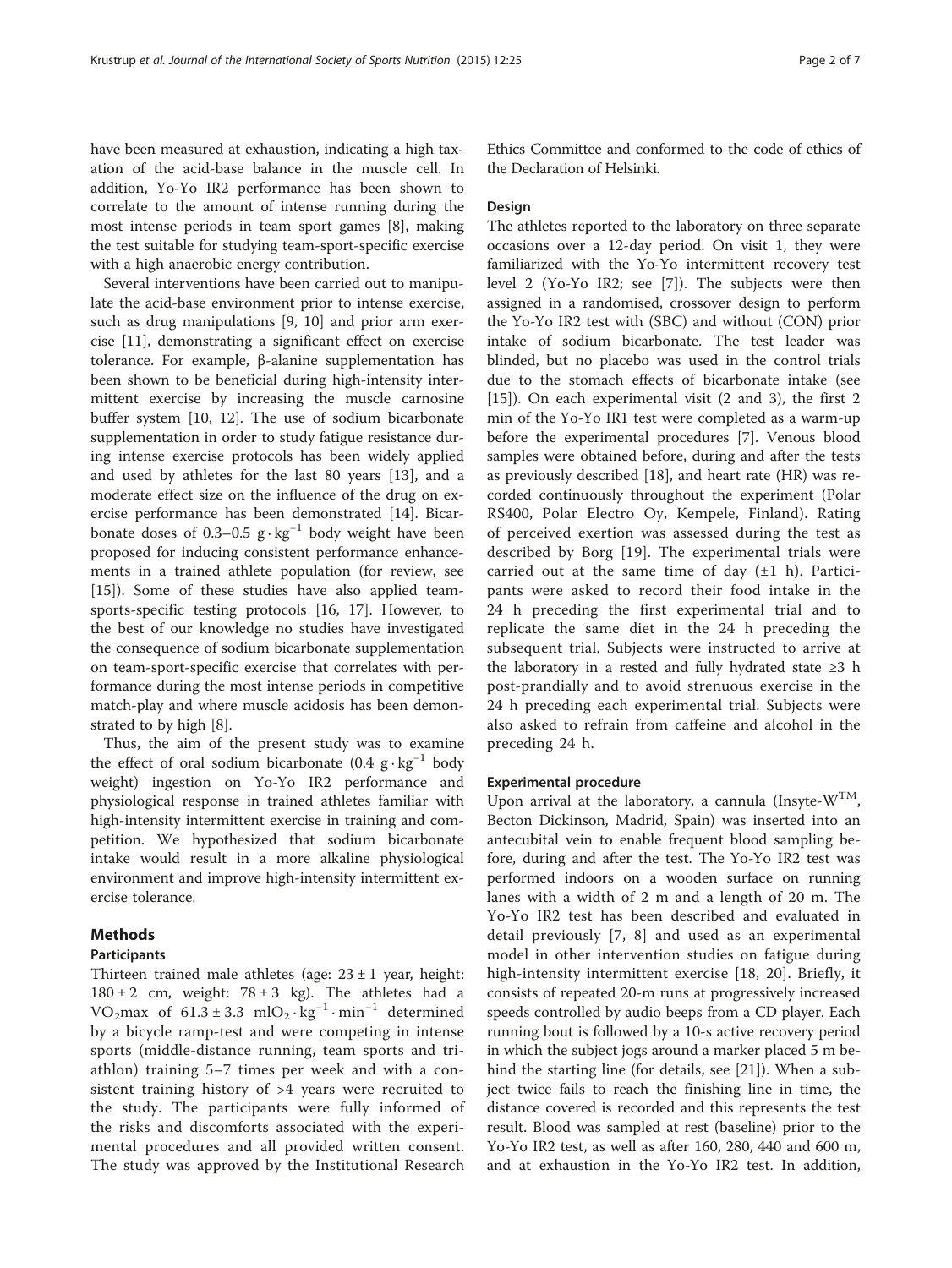blood was collected at 1, 3 and 5 min of recovery after the test. Blood lactate and glucose, as well as plasma potassium and sodium concentrations, were analyzed in all samples. Blood pH and bicarbonate was analyzed at baseline, immediately before the Yo-Yo IR2 test and at exhaustion.

## Supplementation

After completing the familiarization test, the subjects were assigned in a single-blind, randomized, crossover design to consume sodium bicarbonate  $(0.4 \text{ g} \cdot \text{kg}^{-1} \text{ body})$ weight, SBC) or no supplement (CON). The sodium bicarbonate protocol used in the present study causes a slight stomach discomfort. Therefore the intake was not blinded for the subjects, as also described by others [\[15](#page-6-0)]. The sodium bicarbonate was evenly distributed in  $\sim$ 25 gelatin capsules, with one fifth taken at 90, 80, 70, 60 and 50 min prior to exercise, which has been shown to raise blood pH and bicarbonate concentration in pilot experiments.

## Blood and plasma analyses

Blood samples were drawn into 5-mL heparin syringes (Terumo Corporation, Leuven, Belgium). 200 μL of blood was immediately haemolysed in 200 μL of ice-cold Triton X-100 buffer solution (Triton X-100, Amresco, Salon, OH) and analysed to determine blood [lactate] and [glucose] within  $\sim$  5 min of collection (YSI 2300, Yellow Springs Instruments, Yellow Springs, OH). The remaining whole blood was then centrifuged at 4000 rpm for 3 min (Hetting EBA 20,Tuttlingen, Germany) before plasma was extracted and stored on ice for ~30 min prior to being frozen at -80 °C for subsequent analysis of plasma [K<sup>+</sup>] and [Na<sup>+</sup>] (9180 Electrolyte Analyzer, F. Hoffmann-La Roche, Basel, Switzerland). Blood samples for pH and bicarbonate analyses were drawn in 2.5-mL syringes and analysed instantly by an ABL acid-base analyser (Radiometer, Brønshøj, Denmark) [[22](#page-6-0)].

## Rating of perceived exertion (RPE)

RPE was assessed at 160, 280, 440 m and exhaustion according to the 20-stage Borg scale [\[19](#page-6-0)].

## Statistical analyses

Differences between SBC and CON in Yo-Yo IR2 performance were analyzed using a paired-samples t-test. Differences between SBC and CON in blood and plasma variables were analyzed using a two-way ANOVA with repeated measures (supplement x time). If a significant F-value was observed, a Tukey post-hoc test was used to identify the points of difference. Statistical significance was accepted at  $P < 0.05$ . Results are presented as mean ± SEM unless stated otherwise.

## **Results**

## **Performance**

Yo-Yo IR2 performance was  $735 \pm 61$  m in SBC, which was 14 % higher (P = 0.04) than in CON (646 ± 46 m; Fig. [1\)](#page-3-0). Nine of the thirteen subjects had a better Yo-Yo IR2 performance in the SBC trial, three had the same performance level, and one performed better in the CON trial (Fig. [1](#page-3-0)).

## Blood and plasma metabolites

Blood pH was  $7.37 \pm 0.01$  at baseline in SBC and CON, but increased  $(P = 0.002)$  to  $7.44 \pm 0.01$  in SBC before the Yo-Yo IR2 test and decreased  $(P = 0.005)$  in CON (7.32 ± 0.01; Fig. [2a](#page-4-0)). At exhaustion, blood pH decreased  $(P < 0.001)$  to  $7.19 \pm 0.04$  and  $7.04 \pm 0.03$  in SBC and CON, respectively, being higher  $(P < 0.04)$  in SBC (Fig. [2](#page-4-0)a).

Blood [bicarbonate] was  $28.3 \pm 0.5$  and  $28.0 \pm 0.4$ mmol · l−<sup>1</sup> at baseline, but rose (P < 0.003) in SBC before the Yo-Yo IR2 test  $(33.7 \pm 3.2 \text{ mmol} \cdot l^{-1})$  and was unchanged in CON  $(27.3 \pm 0.6 \text{ mmol} \cdot l^{-1})$  compared to baseline. At exhaustion, blood [bicarbonate] declined  $(P < 0.001)$  in SBC and CON  $(25.2 \pm 2.6$  and  $20.2 \pm 0.8$ mmol · l<sup>-1</sup>). Pre-exercise and exhaustive blood [bicarbonate] was higher  $(P = 0.01$  and 0.03) in SBC than in CON (Fig. [2](#page-4-0)b).

Blood lactate was  $0.9 \pm 0.1$  and  $0.8 \pm 0.1$  mmol  $\cdot$  l<sup>-1</sup> at baseline and increased ( $P < 0.001$ )  $11.3 \pm 1.4$  and  $9.4 \pm 0.8$ mmol · l<sup>-1</sup> at exhaustion in SBC and CON, respectively, being higher  $(P = 0.03)$  in SBC (Table [1](#page-5-0)). Additionally, peak blood lactate was higher  $(P = 0.02)$  in SBC than in CON  $(11.7 \pm 1.2 \text{ vs } 10.2 \pm 0.7 \text{ mmol} \cdot \text{I}^{-1})$ .

Blood glucose rose  $(P < 0.05)$  from  $4.2 \pm 0.4$  and  $4.1 \pm 0.2$  mmol $\cdot$ l<sup>-1</sup> at baseline to  $5.1 \pm 0.5$  and  $5.2 \pm 1.5$ 0.6 mmol · l−<sup>1</sup> at exhaustion, with no difference between trials (Table [1](#page-5-0)).

Plasma [K<sup>+</sup>] rose (P < 0.05) from  $4.3 \pm 0.4$  and  $4.2 \pm 0.4$ mmol  $\cdot$  l<sup>−1</sup> at baseline to 5.7 ± 0.5 and 5.8 ± 0.6 mmol  $\cdot$  l<sup>−1</sup> at exhaustion in SBC and CON, respectively, with no differences between trials (Table [1](#page-5-0)). Plasma [Na<sup>+</sup>] was unchanged during the test and not different between conditions (Table [1\)](#page-5-0).

## Heart rate and rating of perceived exertion

Heart rate was  $78 \pm 2$  and  $79 \pm 2$  bpm at baseline and  $91 \pm 3$  bpm pre exercise in SBC and CON, respectively. Heart rate increased  $(P < 0.05)$  during the test, reaching  $197 \pm 3$  and  $195 \pm 3$  bpm at exhaustion in SBC and CON, respectively. No difference in heart rate response between conditions was determined during or after the test.

RPE was not different between trials after 160 and 280 m (SBC: 13.0 ± 0.7 and 14.8 ± 0.7; CON: 13.1 ± 0.7 and  $15.0 \pm 0.6$ , respectively), but was 7 % lower (P = 0.003) after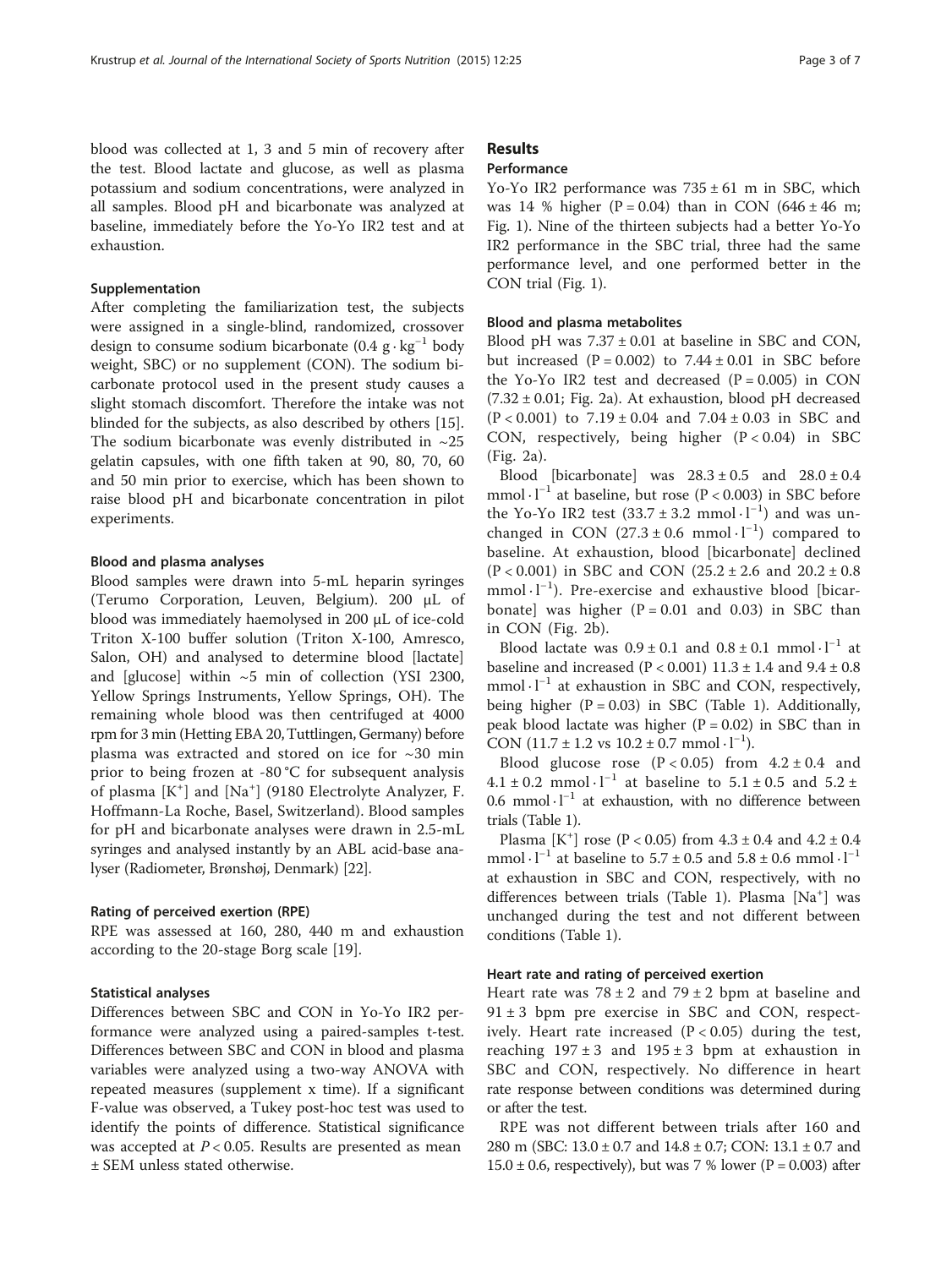<span id="page-3-0"></span>

\*: Denotes significant difference between SBC and CON

440 m in SBC than in CON  $(16.8 \pm 0.4 \text{ vs } 17.9 \pm 0.3)$ . At exhaustion, RPE was similar in SBC and CON  $(19.3 \pm 0.2)$ and  $19.5 \pm 0.2$ ).

## **Discussion**

In the present study, we observed that prior intake of sodium bicarbonate in capsular form using a protocol with gradual intake enhanced high-intensity intermittent exercise performance in young trained males. The performance improvement after sodium bicarbonate ingestion was accompanied by an elevated blood alkalosis and concentration of bicarbonate. In addition, blood lactate concentrations at exhaustion and peak values reached during the experimental protocol were higher, while the rating of perceived exertion was lower during intense exercise after sodium bicarbonate supplementation. In contrast, blood glucose, plasma  $K^+$  and  $Na^+$  as well as cardiovascular loading during high-intensity intermittent exercise were unaffected by sodium bicarbonate intake.

Performance in the Yo-Yo IR2 test increased by 14 % after sodium bicarbonate intake, which is comparable to a 16 % increase after caffeine intake in a comparable athlete population [\[18](#page-6-0)], but lower than a 34 % improvement after β-alanine supplementation in football players [\[23](#page-6-0)]. In comparison, training studies report a 19–29 % improvement in Yo-Yo IR2 performance observed after short-term periods (4–8 weeks) with speed endurance training in moderately trained [[20\]](#page-6-0) and well trained males [[24\]](#page-6-0). Support for the performance improvement in the present study for the sodium bicarbonate intervention is provided, for example, by enhanced

performance in the final sprints of a repeated sprint test [[16](#page-6-0), [25\]](#page-6-0) and simulated boxing performance [\[17](#page-6-0)] after sodium bicarbonate intake, indicating an ergogenic effect during high-intensity exercise conditions performed under metabolic stress comparable to the short, intermittent and anaerobic Yo-Yo IR2 exercise protocol [[7](#page-6-0), [8, 21\]](#page-6-0). However, some studies applying intense exercise regimes such as Wingate testing report no beneficial effect of sodium bicarbonate supplementation (for review, see [[14](#page-6-0), [15](#page-6-0)]), indicating a predominant effect of sodium bicarbonate on highintensity intermittent exercise. According to a review by Carr et al. [[15](#page-6-0)], sodium bicarbonate has a greater effect on trained individuals, so differences in training status may also partly explain the discrepancy between findings in different studies. In the present study, the subjects were well trained, having a maximal oxygen uptake comparable to top-class teamsport athletes and a Yo-Yo IR2 performance slightly below top-class central defenders in football [[21](#page-6-0)]. Moreover, they were all involved in high-intensity sport, and the results indicate that this athlete population may benefit from sodium bicarbonate intake.

In the present study, we did not apply a placebo, since the gastrointestinal effects of high doses of bicarbonate are usually easy to trace [\[15](#page-6-0)]. A potential placebo effect may therefore have had an impact on the results, which is a limitation of the study design. However, in the present study a 14 % improvement was seen in the sodium bicarbonate trial, with nine of the participants displaying an improvement and only one having a decline in performance. In comparison, the placebo effect on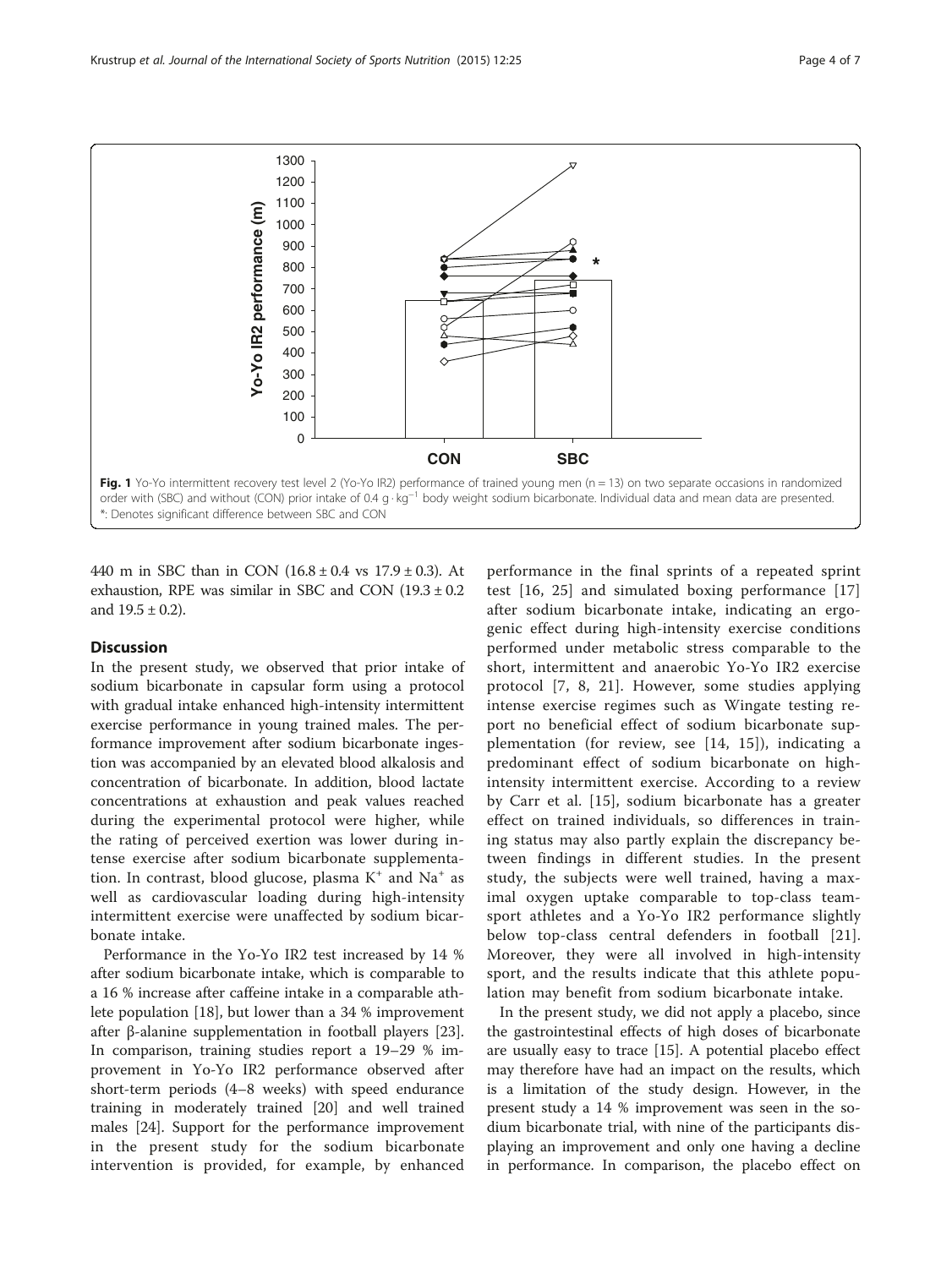<span id="page-4-0"></span>

high-intensity exercise performance reported in the literature is 1–3 % [\[26\]](#page-6-0). There are two subjects that display a very large improvement in performance  $(\sim 50$  and  $\sim 75$  %; Fig. [1](#page-3-0)) and are likely to be highresponders to the sodium bicarbonate, which may have affected the results. However, even when these two outliers are omitted from the statistical analysis, there is still a significant 6 % increase in Yo-Yo IR2 performance after sodium bicarbonate intake.

Part of the improvement in intermittent exercise performance may be explained by an elevated bicarbonateinduced buffer capacity in the blood, which will increase

the muscle-to-blood  $H^+$  gradient [[27\]](#page-6-0). Before the start of the Yo-Yo IR2 test, blood bicarbonate was elevated by 23 % in the sodium bicarbonate trial compared to control, with a significantly increased blood pH value. Thus, the blood buffer capacity was increased, which also resulted in higher blood pH and bicarbonate concentrations at exhaustions, despite a markedly longer exercise time in the intervention trial. The anaerobic contribution to the energy yield also appeared to be higher after the treatment with sodium bicarbonate, as reflected by the 15 and 20 % higher peak blood lactate and exhaustion levels, which may also be associated with longer exercise time.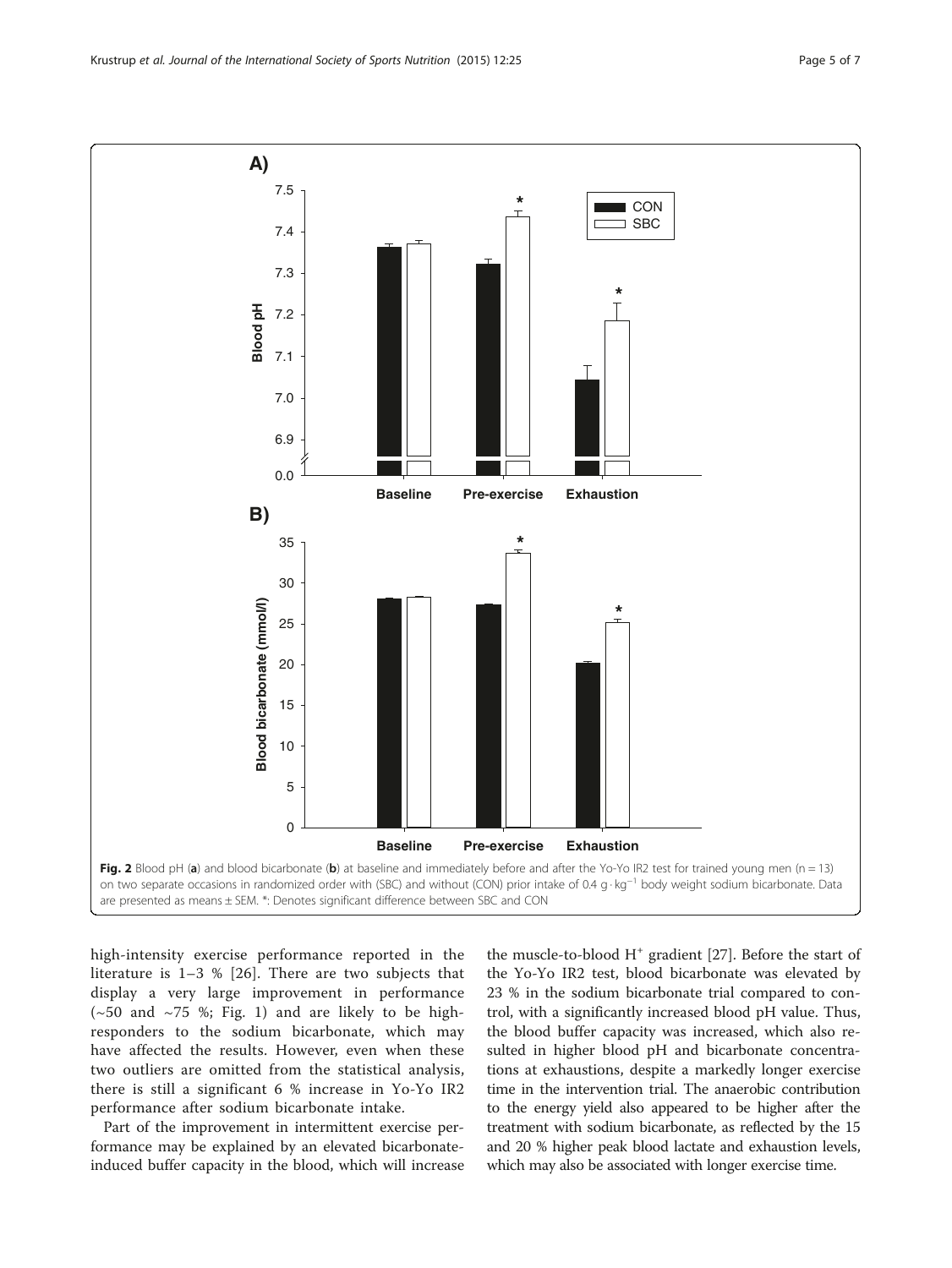|                 | Blood lactate (mmol $\cdot$ $\cdot$ $\cdot$ $\cdot$ $\cdot$ $\cdot$ |               | Blood glucose (mmol $\cdot$ $\cdot$ $\cdot$ $\cdot$ $\cdot$ $\cdot$ |               | Plasma K+ (mmol $\cdot$ <sup>1-1</sup> ) |               | Plasma Na + (mmol $\cdot$ <sup>1-1</sup> ) |             |
|-----------------|---------------------------------------------------------------------|---------------|---------------------------------------------------------------------|---------------|------------------------------------------|---------------|--------------------------------------------|-------------|
|                 | <b>SBC</b>                                                          | <b>CON</b>    | <b>SBC</b>                                                          | <b>CON</b>    | <b>SBC</b>                               | <b>CON</b>    | <b>SBC</b>                                 | <b>CON</b>  |
| Baseline        | $0.9 \pm 0.1$                                                       | $0.8 \pm 0.1$ | $4.2 \pm 0.2$                                                       | $4.1 \pm 0.2$ | $4.3 \pm 0.4$                            | $4.2 \pm 0.4$ | $138 \pm 3$                                | $138 \pm 4$ |
| Pre-exercise:   | $2.0 \pm 0.3$                                                       | $1.7 \pm 0.2$ | $4.2 \pm 0.1$                                                       | $4.3 \pm 0.1$ | $4.1 \pm 0.4$                            | $4.2 \pm 0.4$ | $141 \pm 4$                                | $139 \pm 4$ |
| Level 17.2:     | $2.8 \pm 0.5$                                                       | $3.0 \pm 0.7$ | $4.3 \pm 0.1$                                                       | $4.6 \pm 0.1$ | $4.8 \pm 0.5$                            | $4.9 \pm 0.5$ | $144 \pm 4$                                | $140 \pm 4$ |
| Level 18.3:     | $4.2 \pm 0.8$                                                       | $4.1 \pm 0.7$ | $4.5 \pm 0.2$                                                       | $4.5 \pm 0.2$ | $5.1 \pm 0.5$                            | $5.2 \pm 0.5$ | $143 \pm 4$                                | $143 \pm 4$ |
| Level 19.4:     | $6.3 \pm 1.1$                                                       | $6.8 \pm 0.9$ | $4.5 \pm 0.3$                                                       | $4.8 \pm 0.3$ | $5.6 \pm 0.6$                            | $5.9 \pm 0.6$ | $145 \pm 4$                                | $145 \pm 4$ |
| Level 20.4:     | $6.8 + 1.5$                                                         | $6.2 \pm 0.5$ | $4.5 \pm 0.2$                                                       | $4.9 \pm 0.2$ | $5.1 \pm 0.1$                            | $5.5 \pm 0.2$ | $147 + 2$                                  | $144 + 2$   |
| Exhaustion:     | $11.3 \pm 1.4*$                                                     | $9.4 \pm 0.8$ | $5.1 \pm 0.5$                                                       | $5.2 \pm 0.5$ | $5.7 \pm 0.5$                            | $5.8 \pm 0.6$ | $150 \pm 4$                                | $145 \pm 4$ |
| 1 min recovery: | $9.9 \pm 1.1$                                                       | $9.0 \pm 0.6$ | $5.0 \pm 0.5$                                                       | $5.4 \pm 0.5$ | $4.4 \pm 0.4$                            | $4.5 \pm 0.4$ | $148 + 4$                                  | $145 \pm 4$ |
| 3 min recovery: | $10.4 \pm 1.1*$                                                     | $9.2 \pm 0.6$ | $5.9 \pm 0.6$                                                       | $6.0 \pm 0.6$ | $3.8 \pm 0.4$                            | $3.8 \pm 0.3$ | $146 \pm 4$                                | $143 \pm 4$ |
| 5 min recovery: | $10.3 \pm 1.2^*$                                                    | $8.9 \pm 0.6$ | $5.8 \pm 0.6$                                                       | $5.9 \pm 0.6$ | $3.4 \pm 0.3$                            | $3.7 \pm 0.3$ | $145 + 4$                                  | $143 \pm 3$ |

<span id="page-5-0"></span>Table 1 Blood and plasma metabolites during the Yo-Yo IR2 test

Blood lactate and glucose as well as plasma K+ and Na + before, during and after a Yo-Yo IR2 performed in randomized order with (SBC) and without (CON) prior intake of sodium bicarbonate. Data are means ± SEM

\*Denotes a significant difference from CON. P < 0.05

Fatigue development during high-intensity intermittent exercise may be caused by a complex interplay between intra- and extracellular concentrations and gradients of ions such as  $K^+$ , Na<sup>+</sup>, Cl<sup>−</sup> and H<sup>+</sup> [[28, 29\]](#page-6-0). In the present study, no differences were detected in plasma [K<sup>+</sup>] and [Na<sup>+</sup>] between the sodium bicarbonate and control trials. However, since the potential fatiguing effect of a homeostatic imbalance in these ions is exerted in the muscle interstitial compared to intracellular environment [[28](#page-6-0)–[32](#page-6-0)], a sodium bicarbonate induced effect on the kinetics of these ions during exercise cannot be ruled out. This is especially relevant to consider when the venous ion concentrations do not seem to reflect the interstitial values during intense exercise [\[30](#page-6-0)]. In support of a link between alkalosis and improved muscle K+ regulation, Street et al. [[27\]](#page-6-0) found, using the microdialysis technique in human skeletal muscle, that the interstitial  $K^+$  accumulation rate during intense exercise was attenuated after drug-induced alkalosis.

In the present study, RPE was lowered after 440 m of running in the Yo-Yo IR2 test in the sodium bicarbonate trial compared to the control, despite the fact that the heart rate and blood lactate concentration at this timepoint were similar between trials. This may suggest that centrally mediated mechanisms were affected. The participants experienced less exertion late in the Yo-Yo IR2 test in the SBC trial when the heart rate was >95 % of  $HR_{\text{max}}$  and blood lactate and plasma  $K^+$  were markedly elevated. Moreover, although further distance was covered before exhaustion, the RPE scores remained the same as in the control trial at the point of fatigue. Thus, a higher performance level was achieved while reporting an equal level of perceived fatigue at exhaustion. Peripheral alterations are likely to lead to modulation of neural strategies, for example via group III and IV muscle

afferents, widely distributed through muscle and responsive to a variety of chemical stimuli, including altered H+ [[33, 34](#page-6-0)], which was lower in the present study after sodium bicarbonate intake. Thus, part of the improved performance after sodium bicarbonate treatment may relate to less negative feedback from the muscle and, thereby, less effect on the descending drive to the motoneurons [[33, 35\]](#page-6-0).

## Conclusions

High-dose sodium bicarbonate intake  $(0.4 \text{ g} \cdot \text{kg}^{-1} \text{ body})$ weight) improved high-intensity intermittent exercise performance in trained young men, with concomitant increased blood alkalosis. Sodium bicarbonate supplementation increased blood lactate levels at exhaustion and lowered rating of perceived exertion during intense intermittent exercise. The results indicate a link between improved fatigue resistance during high-intensity intermittent exercise and a sodium-bicarbonate-induced improved buffer capacity that may affect perceived exertion during intense intermittent exhaustive exercise.

#### Competing interests

The authors declare that they have no competing interests.

#### Authors' contributions

PK and MM developed the design of the study and carried out the data collection in cooperation with GE, who performed all blood analyses. PK, GE and MM performed the data treatment, including statistical analyses. PK and MM drafted the manuscript with the help of GE. All authors read and approved the manuscript.

### Acknowledgements

We would like to thank the subjects for their participation and efforts, as well as Lee Wylie, Jamie R Blackwell, James Kelly, Sarah R. Jackman and Jonathan Ellis for their valuable technical assistance during the experiments. In addition, we would like to thank Dr Nikolai B. Nordsborg for his advice on the sodium bicarbonate intake protocol.